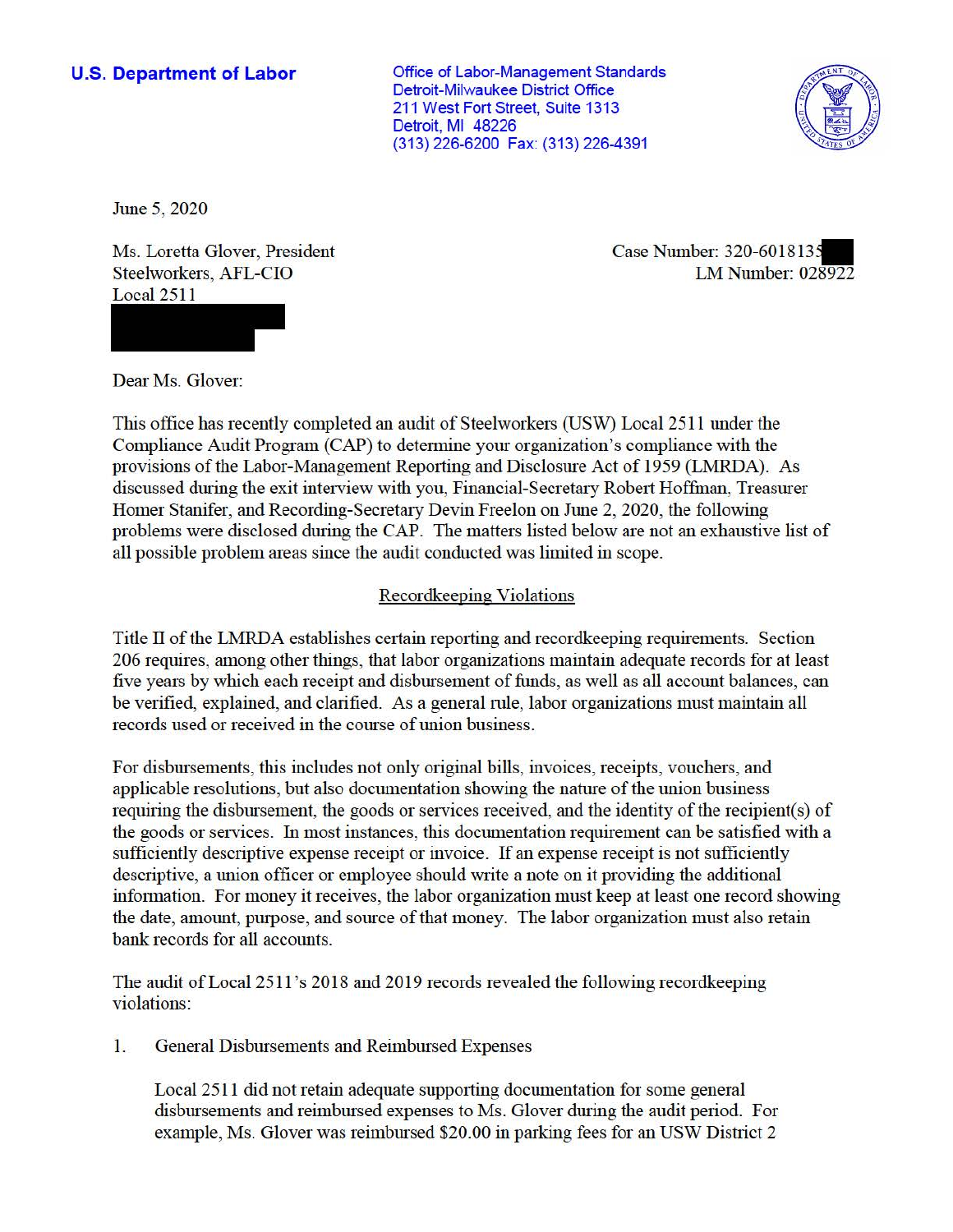Conference in March 2018, but Local 2511 did not retain a receipt for the expense. Local 2511 only retained an expense voucher, which is not sufficient.

 disbursements. The president and treasurer (or corresponding principal officers) of your As noted above, labor organizations must retain original receipts, bills, and vouchers for all union, who are required to sign your union's LM report, are responsible for properly maintaining union records.

2. Lost Wages

Local 2511 did not retain adequate documentation for lost wage reimbursement payments to Ms. Glover totaling at least \$122.33. The union must maintain records in support of lost wage claims that identify each date lost wages were incurred, the number of hours lost on each date, the applicable rate of pay, and a description of the union business conducted. The OLMS audit found that Local 2511 did not retain a voucher or other similar record as supporting documentation for the wage claim.

3. Receipt Dates not Recorded

 Disbursements) of the LM-3. The LM-3 instructions for Statement B state that the labor it actually pays out money. Failure to record the date money was received could result in Entries in Local 2511's general ledger do not contain the date money was received. Union receipts records must show the date of receipt. The date of receipt is required to verify, explain, or clarify amounts required to be reported in Statement B (Receipts and organization must record receipts when it actually receives money and disbursements when the union reporting some receipts for a different year than when it actually received them.

 Based on your assurance that Local 2511 will retain adequate documentation in the future, OLMS will take no further enforcement action at this time regarding the above violations.

## Reporting Violation

Failure to File Bylaws

The audit disclosed a violation of LMRDA Section 201(a), which requires that a union submit a copy of its revised constitution and bylaws with its LM report when it makes changes to its constitution or bylaws. Local 2511 amended its constitution and bylaws in 2017, but did not file a copy with its LM report for that year. Local 2511 has now filed a copy of its constitution and bylaws.

## Other Issue

Expense Policy

 the audit revealed that Local 2511 does not have a clear policy regarding the types of expenses As I discussed during the exit interview with you, Mr. Hoffman, Mr. Stanifer, and Mr. Freelon,